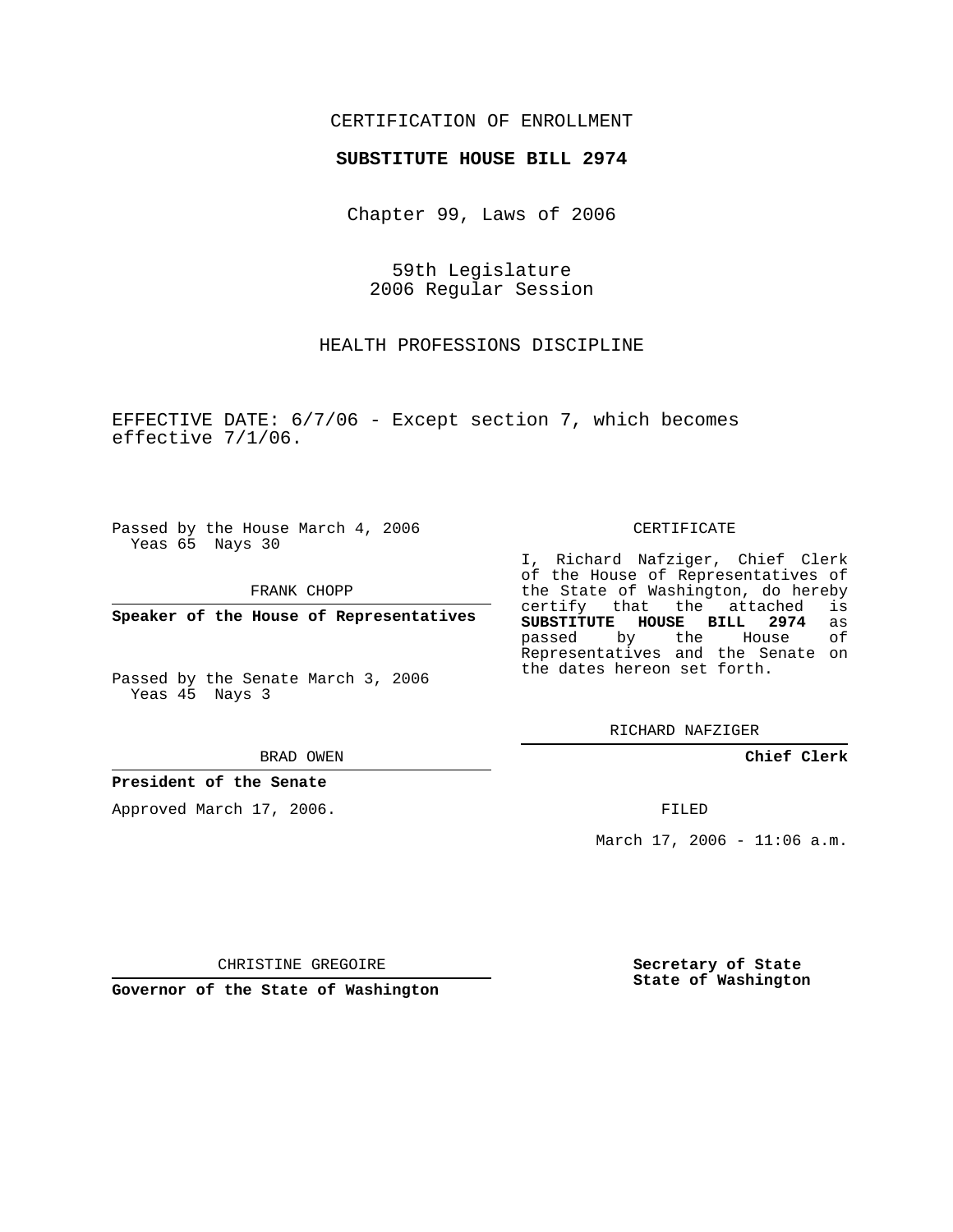## **SUBSTITUTE HOUSE BILL 2974** \_\_\_\_\_\_\_\_\_\_\_\_\_\_\_\_\_\_\_\_\_\_\_\_\_\_\_\_\_\_\_\_\_\_\_\_\_\_\_\_\_\_\_\_\_

\_\_\_\_\_\_\_\_\_\_\_\_\_\_\_\_\_\_\_\_\_\_\_\_\_\_\_\_\_\_\_\_\_\_\_\_\_\_\_\_\_\_\_\_\_

AS AMENDED BY THE SENATE

Passed Legislature - 2006 Regular Session

**State of Washington 59th Legislature 2006 Regular Session**

**By** House Committee on Health Care (originally sponsored by Representatives Cody, Morrell and Moeller)

READ FIRST TIME 02/03/06.

 AN ACT Relating to health professions discipline; amending RCW 18.130.060, 18.130.070, 18.130.050, 18.130.080, 18.130.160, and 18.130.175; adding new sections to chapter 18.130 RCW; adding a new section to chapter 43.43 RCW; repealing RCW 18.57.174 and 18.71.0193; providing an effective date; and providing an expiration date.

BE IT ENACTED BY THE LEGISLATURE OF THE STATE OF WASHINGTON:

 **Sec. 1.** RCW 18.130.060 and 2001 c 101 s 1 are each amended to read as follows:

 In addition to the authority specified in RCW 18.130.050, the secretary has the following additional authority:

 (1) To employ such investigative, administrative, and clerical 12 staff as necessary for the enforcement of this chapter;

 (2) Upon the request of a board, to appoint pro tem members to participate as members of a panel of the board in connection with proceedings specifically identified in the request. Individuals so appointed must meet the same minimum qualifications as regular members of the board. Pro tem members appointed for matters under this chapter are appointed for a term of no more than one year. No pro tem member may serve more than four one-year terms. While serving as board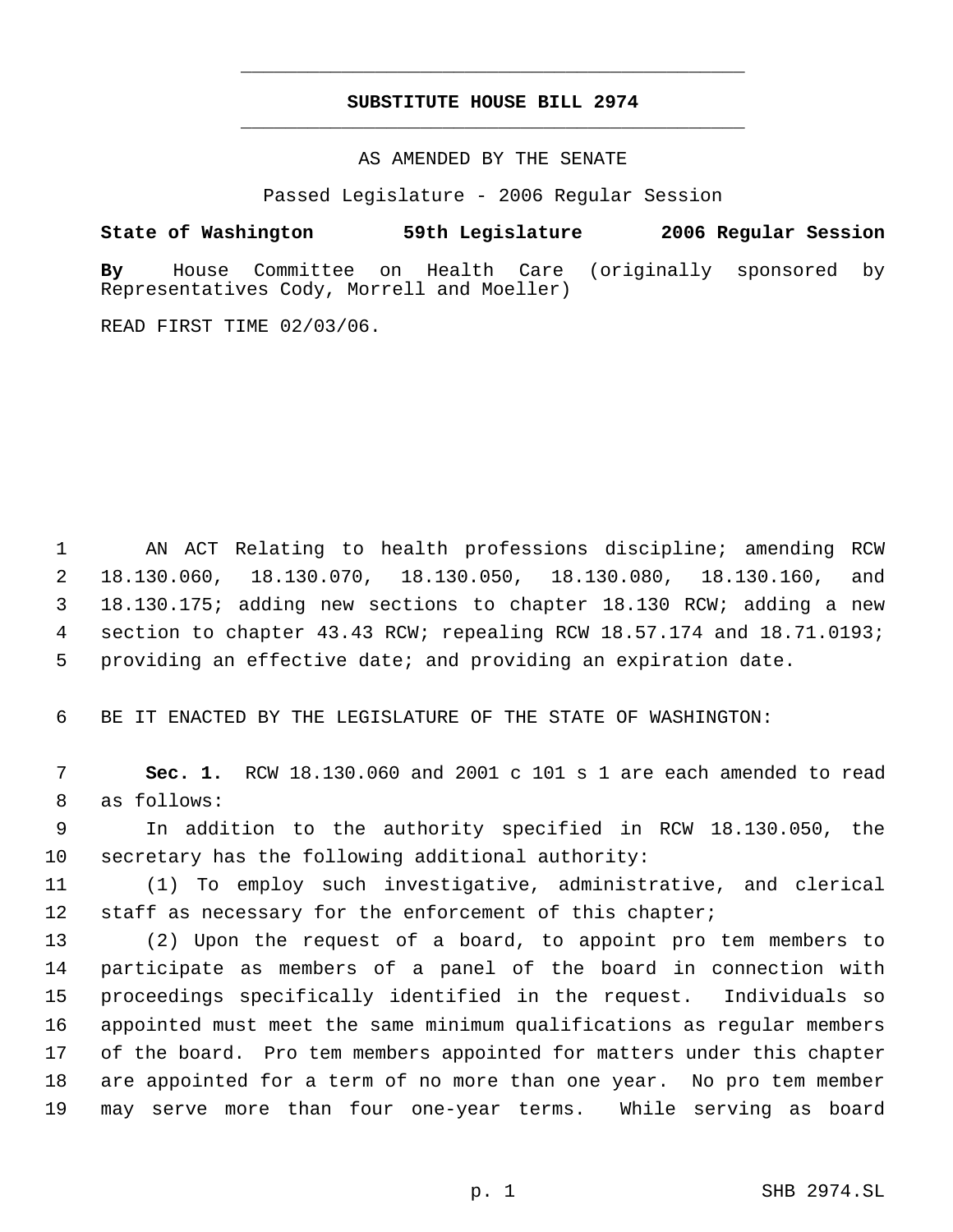members pro tem, persons so appointed have all the powers, duties, and immunities, and are entitled to the emoluments, including travel expenses in accordance with RCW 43.03.050 and 43.03.060, of regular members of the board. The chairperson of a panel shall be a regular member of the board appointed by the board chairperson. Panels have authority to act as directed by the board with respect to all matters concerning the review, investigation, and adjudication of all complaints, allegations, charges, and matters subject to the jurisdiction of the board. The authority to act through panels does not restrict the authority of the board to act as a single body at any phase of proceedings within the board's jurisdiction. Board panels may make interim orders and issue final decisions with respect to matters and cases delegated to the panel by the board. Final decisions may be 14 appealed as provided in chapter 34.05 RCW, the administrative procedure act;

 (3) To establish fees to be paid for witnesses, expert witnesses, and consultants used in any investigation and to establish fees to witnesses in any agency adjudicative proceeding as authorized by RCW 34.05.446;

 (4) To conduct investigations and practice reviews at the direction of the disciplining authority and to issue subpoenas, administer oaths, and take depositions in the course of conducting those investigations 23 and practice reviews at the direction of the disciplining authority;

 (5) To have the health professions regulatory program establish a system to recruit potential public members, to review the qualifications of such potential members, and to provide orientation to those public members appointed pursuant to law by the governor or the secretary to the boards and commissions specified in RCW 18.130.040(2)(b), and to the advisory committees and councils for 30 professions specified in RCW  $18.130.040(2)(a)$  *i* and

 (6) To adopt rules, in consultation with the disciplining authorities, requiring every license holder to report information identified in RCW 18.130.070.

 **Sec. 2.** RCW 18.130.070 and 2005 c 470 s 2 are each amended to read as follows:

 $(1)(a)$  The ((disciplining authority may)) secretary shall adopt 37 rules requiring ((any person, including, but not limited to, licensees,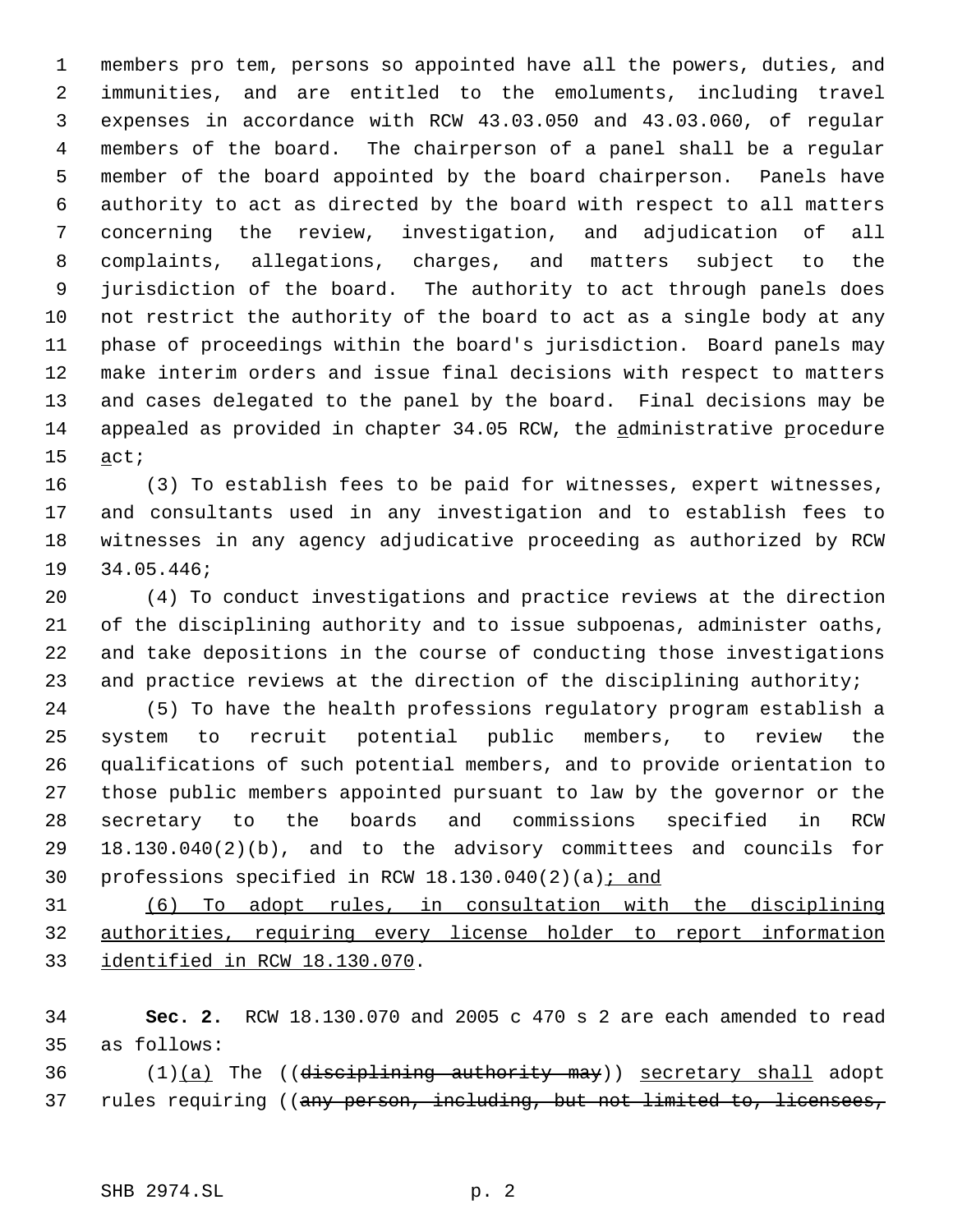corporations, organizations, health care facilities, impaired practitioner programs, or voluntary substance abuse monitoring programs approved by the disciplining authority and state or local governmental 4 agencies,)) every license holder to report to the appropriate disciplining authority any conviction, determination, or finding that  $((a))$  another license holder has committed an act which constitutes unprofessional conduct, or to report information to the disciplining authority, an impaired practitioner program, or voluntary substance abuse monitoring program approved by the disciplining authority, which indicates that the other license holder may not be able to practice his or her profession with reasonable skill and safety to consumers as a result of a mental or physical condition.

13 (b) The secretary may adopt rules to require other persons, including corporations, organizations, health care facilities, impaired 15 practitioner programs, or voluntary substance abuse monitoring programs 16 approved by a disciplining authority, and state or local government 17 agencies to report:

 (i) Any conviction, determination, or finding that a license holder has committed an act which constitutes unprofessional conduct; or

 (ii) Information to the disciplining authority, an impaired practitioner program, or voluntary substance abuse monitoring program approved by the disciplining authority, which indicates that the license holder may not be able to practice his or her profession with reasonable skill and safety to consumers as a result of a mental or physical condition.

 (c) If a report has been made by a hospital to the department pursuant to RCW 70.41.210, a report to the disciplining authority is not required. To facilitate meeting the intent of this section, the cooperation of agencies of the federal government is requested by reporting any conviction, determination, or finding that a federal employee or contractor regulated by the disciplining authorities enumerated in this chapter has committed an act which constituted unprofessional conduct and reporting any information which indicates that a federal employee or contractor regulated by the disciplining authorities enumerated in this chapter may not be able to practice his or her profession with reasonable skill and safety as a result of a mental or physical condition.

(d) Reporting under this section is not required by: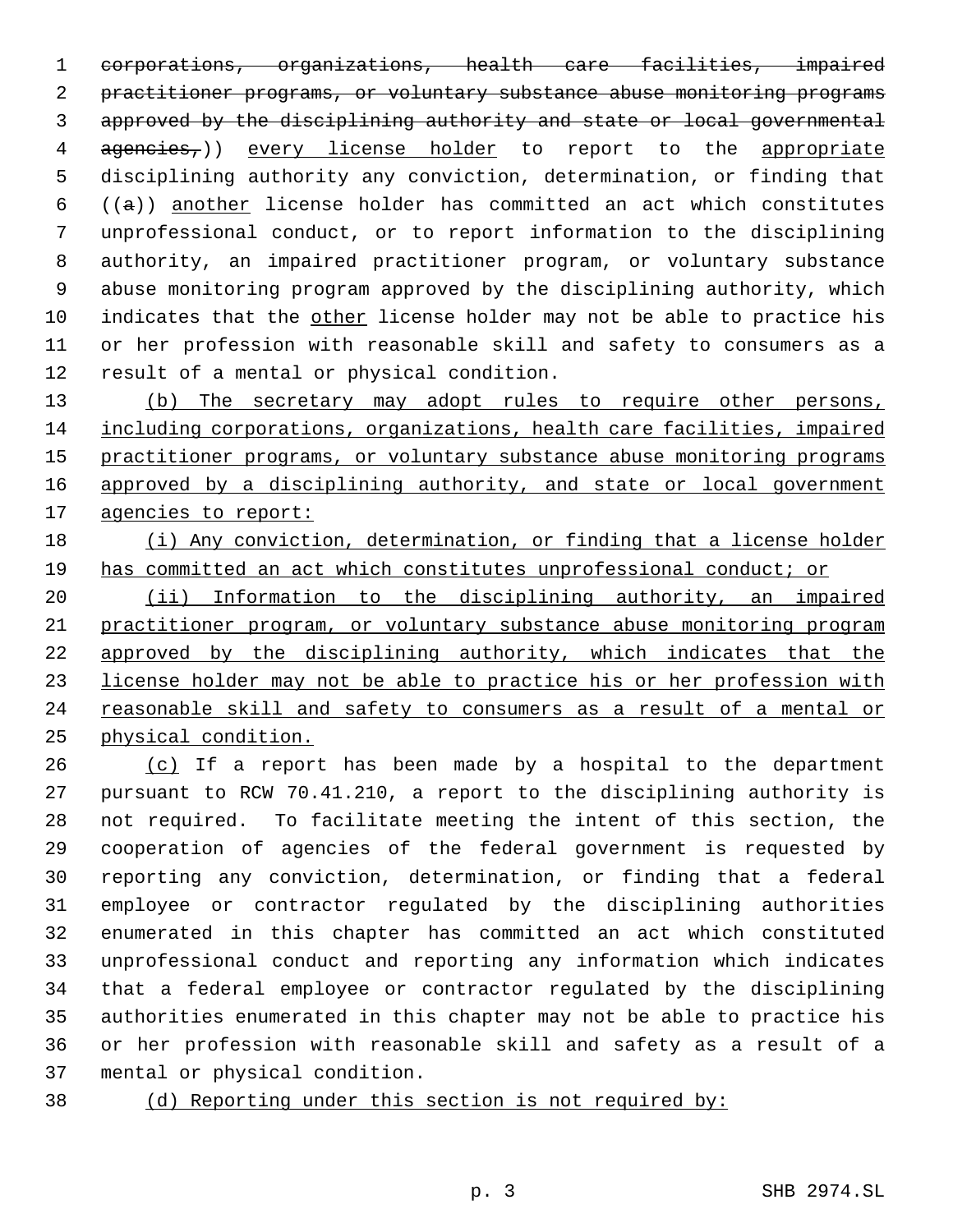(i) Any entity with a peer review committee, quality improvement committee or other similarly designated professional review committee, or by a license holder who is a member of such committee, during the investigative phase of the respective committee's operations if the investigation is completed in a timely manner; or

 (ii) An impaired practitioner program or voluntary substance abuse monitoring program approved by a disciplining authority under RCW 8 18.130.175 if the license holder is currently enrolled in the treatment program, so long as the license holder actively participates in the treatment program and the license holder's impairment does not 11 constitute a clear and present danger to the public health, safety, or welfare.

 (2) If a person fails to furnish a required report, the disciplining authority may petition the superior court of the county in which the person resides or is found, and the court shall issue to the person an order to furnish the required report. A failure to obey the order is a contempt of court as provided in chapter 7.21 RCW.

 (3) A person is immune from civil liability, whether direct or derivative, for providing information to the disciplining authority pursuant to the rules adopted under subsection (1) of this section.

 (4)(a) The holder of a license subject to the jurisdiction of this 22 chapter shall report to the disciplining authority:

23  $(i)$  Any conviction, determination, or finding that ((the licensee)) 24 he or she has committed unprofessional conduct or is unable to practice with reasonable skill or safety; and

 (ii) Any disqualification from participation in the federal medicare program, under Title XVIII of the federal social security act or the federal medicaid program, under Title XIX of the federal social security act.

 (b) Failure to report within thirty days of notice of the 31 conviction, determination, ((or)) finding, or disqualification constitutes grounds for disciplinary action.

 NEW SECTION. **Sec. 3.** A new section is added to chapter 18.130 RCW to read as follows:

 Any individual who applies for a license or temporary practice permit or holds a license or temporary practice permit and is prohibited from practicing a health care profession in another state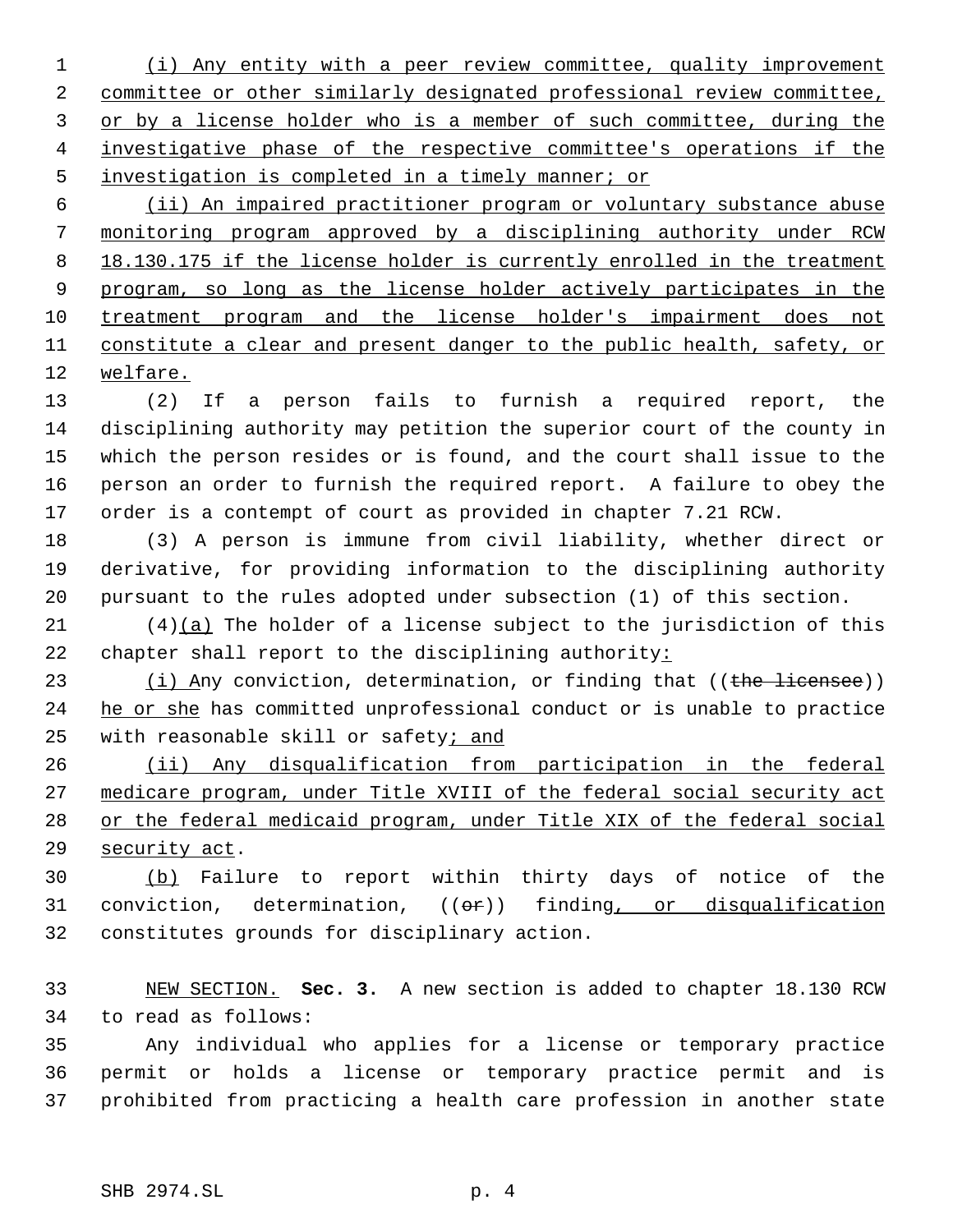because of an act of unprofessional conduct that is substantially equivalent to an act of unprofessional conduct prohibited by this chapter or any of the chapters specified in RCW 18.130.040 is prohibited from practicing a health care profession in this state until proceedings of the appropriate disciplining authority have been completed under RCW 18.130.050.

 **Sec. 4.** RCW 18.130.050 and 1995 c 336 s 4 are each amended to read as follows:

The disciplining authority has the following authority:

 (1) To adopt, amend, and rescind such rules as are deemed necessary to carry out this chapter;

 (2) To investigate all complaints or reports of unprofessional conduct as defined in this chapter and to hold hearings as provided in this chapter;

 (3) To issue subpoenas and administer oaths in connection with any investigation, hearing, or proceeding held under this chapter;

 (4) To take or cause depositions to be taken and use other discovery procedures as needed in any investigation, hearing, or proceeding held under this chapter;

(5) To compel attendance of witnesses at hearings;

 (6) In the course of investigating a complaint or report of unprofessional conduct, to conduct practice reviews;

 (7) To take emergency action ordering summary suspension of a 24 license, or restriction or limitation of the ((<del>licensee's</del>)) license 25 holder's practice pending proceedings by the disciplining authority. Consistent with section 3 of this act, a disciplining authority shall 27 issue a summary suspension of the license or temporary practice permit of a license holder prohibited from practicing a health care profession 29 in another state, federal, or foreign jurisdiction because of an act of unprofessional conduct that is substantially equivalent to an act of unprofessional conduct prohibited by this chapter or any of the 32 chapters specified in RCW 18.130.040. The summary suspension remains in effect until proceedings by the Washington disciplining authority have been completed;

 (8) To use a presiding officer as authorized in RCW 18.130.095(3) or the office of administrative hearings as authorized in chapter 34.12 RCW to conduct hearings. The disciplining authority shall make the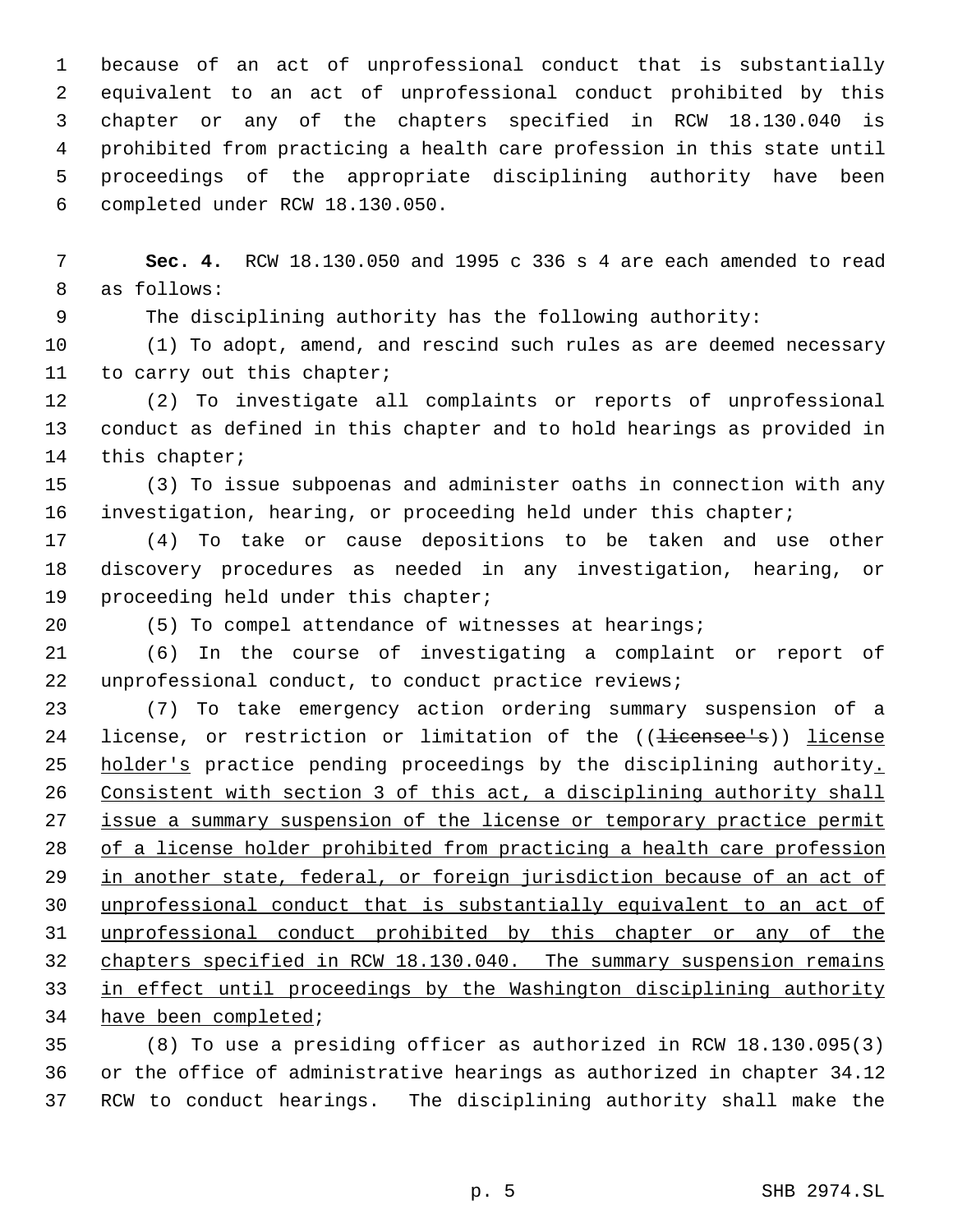final decision regarding disposition of the license unless the disciplining authority elects to delegate in writing the final decision to the presiding officer;

 (9) To use individual members of the boards to direct investigations. However, the member of the board shall not subsequently participate in the hearing of the case;

 (10) To enter into contracts for professional services determined 8 to be necessary for adequate enforcement of this chapter;

 (11) To contract with licensees or other persons or organizations to provide services necessary for the monitoring and supervision of licensees who are placed on probation, whose professional activities are restricted, or who are for any authorized purpose subject to monitoring by the disciplining authority;

(12) To adopt standards of professional conduct or practice;

 (13) To grant or deny license applications, and in the event of a finding of unprofessional conduct by an applicant or license holder, to impose any sanction against a license applicant or license holder provided by this chapter;

 (14) To designate individuals authorized to sign subpoenas and statements of charges;

 (15) To establish panels consisting of three or more members of the board to perform any duty or authority within the board's jurisdiction under this chapter;

 (16) To review and audit the records of licensed health facilities' or services' quality assurance committee decisions in which a licensee's practice privilege or employment is terminated or restricted. Each health facility or service shall produce and make accessible to the disciplining authority the appropriate records and otherwise facilitate the review and audit. Information so gained shall not be subject to discovery or introduction into evidence in any civil action pursuant to RCW 70.41.200(3).

 **Sec. 5.** RCW 18.130.080 and 1998 c 132 s 9 are each amended to read as follows:

34 (1) A person, including but not limited to consumers, licensees, corporations, organizations, health care facilities, impaired practitioner programs, or voluntary substance abuse monitoring programs approved by disciplining authorities, and state and local governmental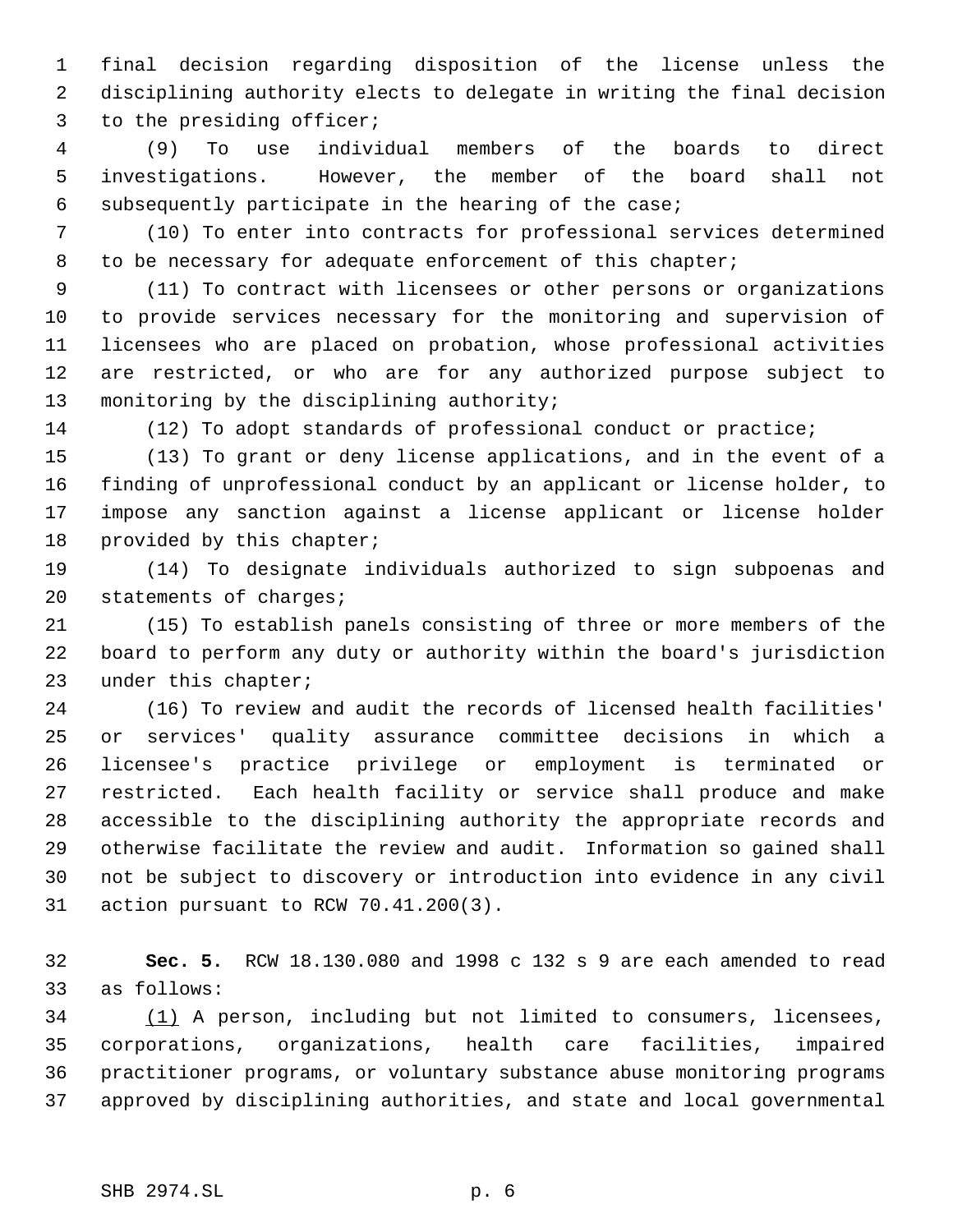agencies, may submit a written complaint to the disciplining authority charging a license holder or applicant with unprofessional conduct and specifying the grounds therefor or to report information to the disciplining authority, or voluntary substance abuse monitoring program, or an impaired practitioner program approved by the disciplining authority, which indicates that the license holder may not be able to practice his or her profession with reasonable skill and safety to consumers as a result of a mental or physical condition. If the disciplining authority determines that the complaint merits investigation, or if the disciplining authority has reason to believe, without a formal complaint, that a license holder or applicant may have engaged in unprofessional conduct, the disciplining authority shall investigate to determine whether there has been unprofessional conduct. In determining whether or not to investigate, the disciplining authority shall consider any prior complaints received by the disciplining authority, any prior findings of fact under RCW 18.130.110, any stipulations to informal disposition under RCW 18.130.172, and any comparable action taken by other state disciplining authorities.

 (2) Notwithstanding subsection (1) of this section, the disciplining authority shall initiate an investigation in every instance where the disciplining authority receives information that a health care provider has been disqualified from participating in the federal medicare program, under Title XVIII of the federal social security act, or the federal medicaid program, under Title XIX of the federal social security act.

 (3) A person who files a complaint or reports information under this section in good faith is immune from suit in any civil action related to the filing or contents of the complaint.

 **Sec. 6.** RCW 18.130.160 and 2001 c 195 s 1 are each amended to read as follows:

 Upon a finding, after hearing, that a license holder or applicant has committed unprofessional conduct or is unable to practice with reasonable skill and safety due to a physical or mental condition, the disciplining authority may issue an order providing for one or any combination of the following:

(1) Revocation of the license;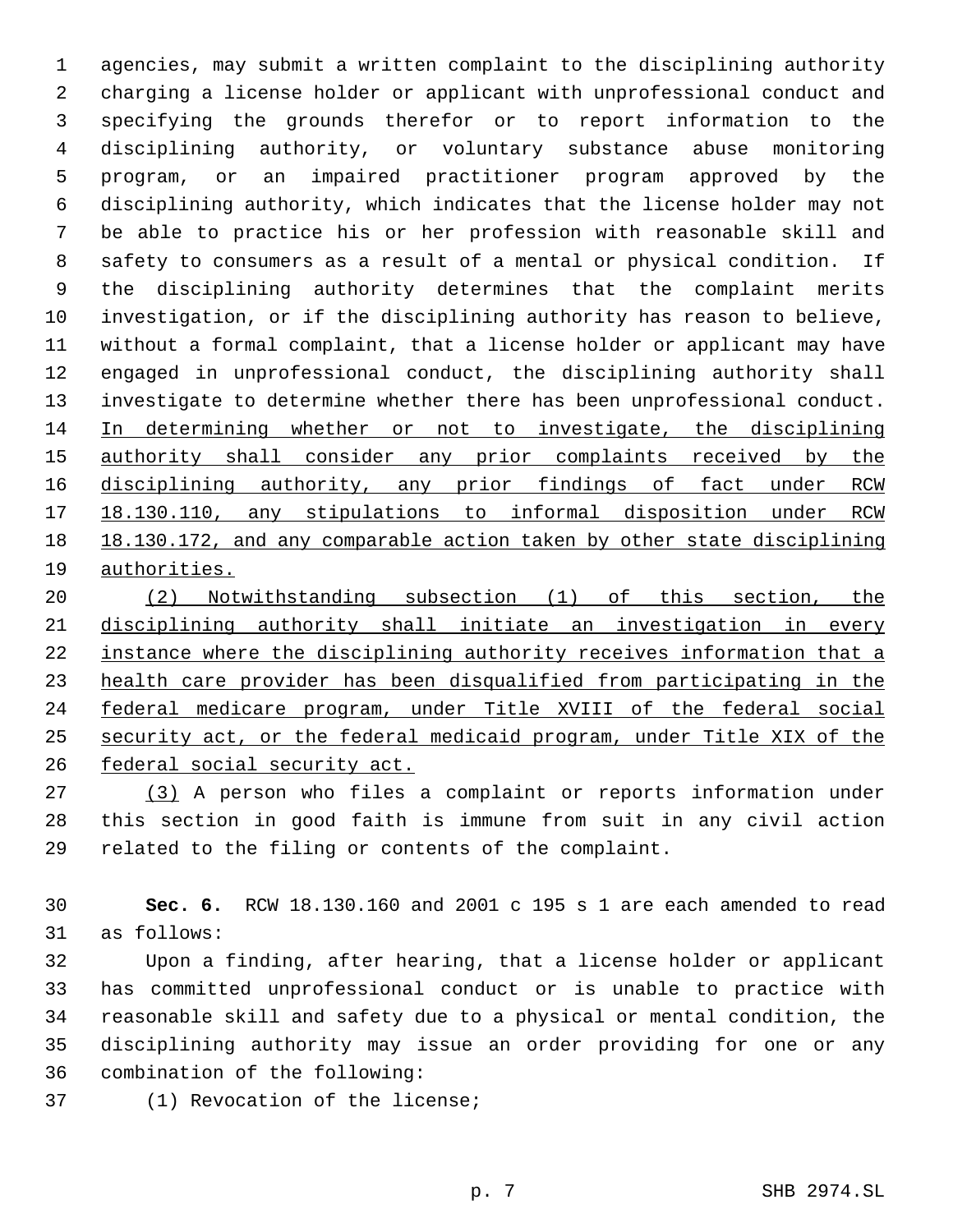- (2) Suspension of the license for a fixed or indefinite term;
- (3) Restriction or limitation of the practice;

 (4) Requiring the satisfactory completion of a specific program of remedial education or treatment;

 (5) The monitoring of the practice by a supervisor approved by the disciplining authority;

(6) Censure or reprimand;

 (7) Compliance with conditions of probation for a designated period of time;

 (8) Payment of a fine for each violation of this chapter, not to exceed five thousand dollars per violation. Funds received shall be 12 placed in the health professions account;

(9) Denial of the license request;

(10) Corrective action;

(11) Refund of fees billed to and collected from the consumer;

 (12) A surrender of the practitioner's license in lieu of other sanctions, which must be reported to the federal data bank.

 Any of the actions under this section may be totally or partly 19 stayed by the disciplining authority. Safeguarding the public's health and safety is the paramount responsibility of every disciplining 21 authority and in determining what action is appropriate, the disciplining authority must first consider what sanctions are necessary to protect or compensate the public. Only after such provisions have been made may the disciplining authority consider and include in the order requirements designed to rehabilitate the license holder or applicant. All costs associated with compliance with orders issued under this section are the obligation of the license holder or applicant.

 The licensee or applicant may enter into a stipulated disposition of charges that includes one or more of the sanctions of this section, but only after a statement of charges has been issued and the licensee has been afforded the opportunity for a hearing and has elected on the record to forego such a hearing. The stipulation shall either contain one or more specific findings of unprofessional conduct or inability to practice, or a statement by the licensee acknowledging that evidence is sufficient to justify one or more specified findings of unprofessional conduct or inability to practice. The stipulation entered into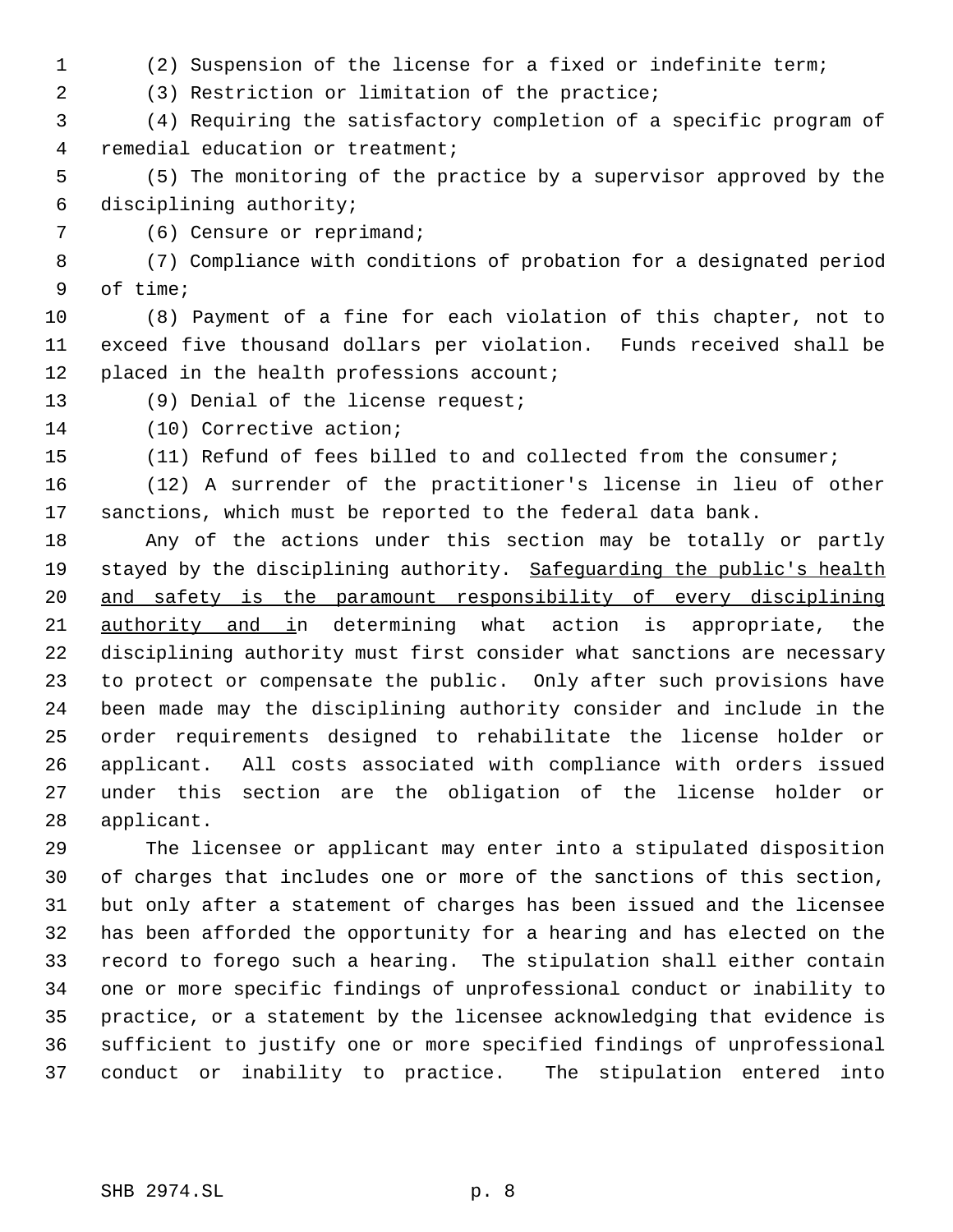pursuant to this subsection shall be considered formal disciplinary action for all purposes.

 **Sec. 7.** RCW 18.130.175 and 2005 c 274 s 233 are each amended to read as follows:

 (1) In lieu of disciplinary action under RCW 18.130.160 and if the disciplining authority determines that the unprofessional conduct may be the result of substance abuse, the disciplining authority may refer the license holder to a voluntary substance abuse monitoring program approved by the disciplining authority.

 The cost of the treatment shall be the responsibility of the license holder, but the responsibility does not preclude payment by an employer, existing insurance coverage, or other sources. Primary alcoholism or other drug addiction treatment shall be provided by approved treatment programs under RCW 70.96A.020 or by any other provider approved by the entity or the commission. However, nothing shall prohibit the disciplining authority from approving additional services and programs as an adjunct to primary alcoholism or other drug addiction treatment. The disciplining authority may also approve the use of out-of-state programs. Referral of the license holder to the program shall be done only with the consent of the license holder. Referral to the program may also include probationary conditions for a designated period of time. If the license holder does not consent to be referred to the program or does not successfully complete the program, the disciplining authority may take appropriate action under 25 RCW 18.130.160 which includes suspension of the license unless or until the disciplining authority, in consultation with the director of the voluntary substance abuse monitoring program, determines the license 28 holder is able to practice safely. The secretary shall adopt uniform rules for the evaluation by the disciplinary authority of a relapse or program violation on the part of a license holder in the substance abuse monitoring program. The evaluation shall encourage program participation with additional conditions, in lieu of disciplinary action, when the disciplinary authority determines that the license holder is able to continue to practice with reasonable skill and safety.

 (2) In addition to approving substance abuse monitoring programs that may receive referrals from the disciplining authority, the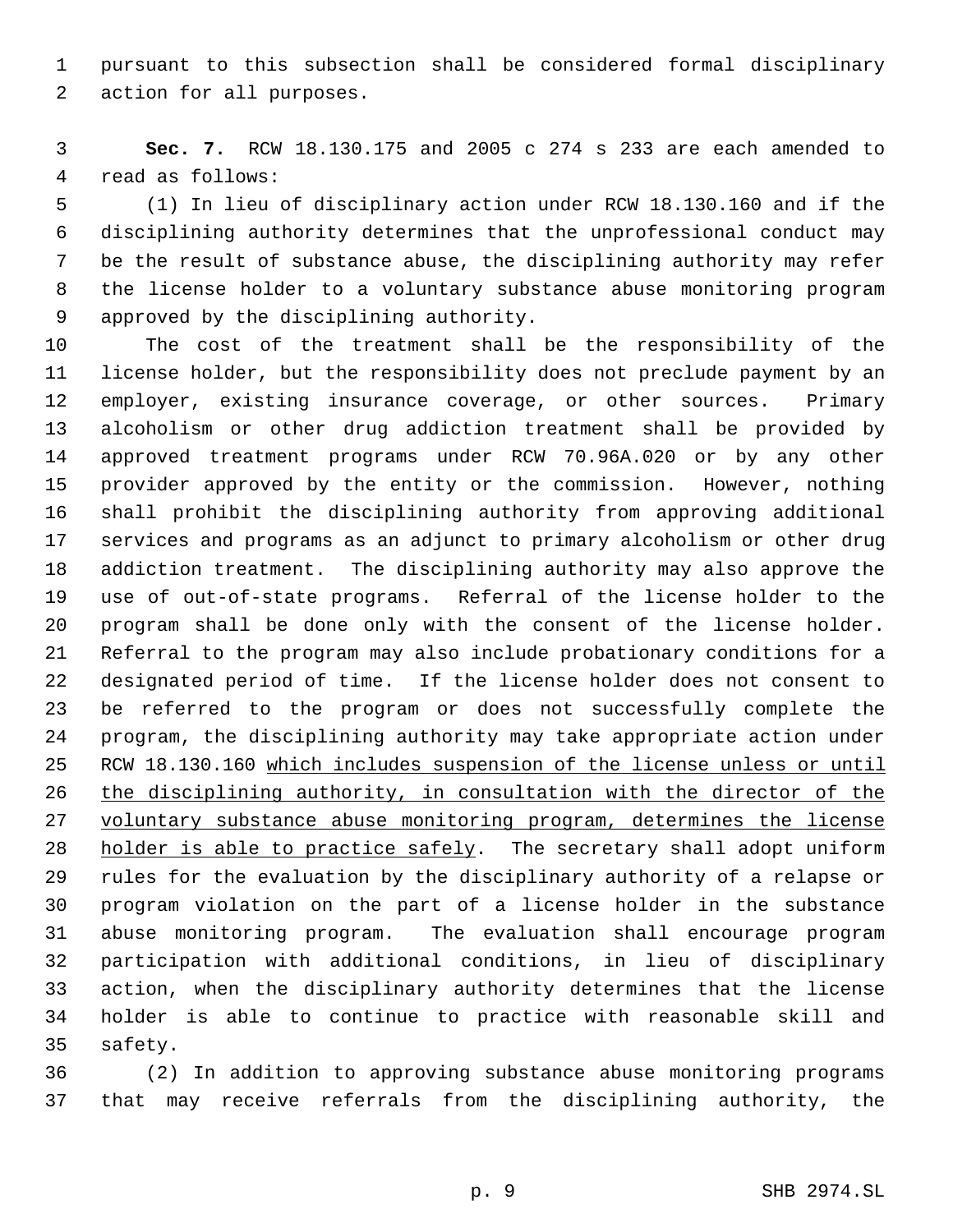disciplining authority may establish by rule requirements for participation of license holders who are not being investigated or monitored by the disciplining authority for substance abuse. License holders voluntarily participating in the approved programs without being referred by the disciplining authority shall not be subject to disciplinary action under RCW 18.130.160 for their substance abuse, and shall not have their participation made known to the disciplining authority, if they meet the requirements of this section and the program in which they are participating.

 (3) The license holder shall sign a waiver allowing the program to release information to the disciplining authority if the licensee does not comply with the requirements of this section or is unable to practice with reasonable skill or safety. The substance abuse program shall report to the disciplining authority any license holder who fails to comply with the requirements of this section or the program or who, in the opinion of the program, is unable to practice with reasonable skill or safety. License holders shall report to the disciplining authority if they fail to comply with this section or do not complete the program's requirements. License holders may, upon the agreement of the program and disciplining authority, reenter the program if they have previously failed to comply with this section.

 (4) The treatment and pretreatment records of license holders referred to or voluntarily participating in approved programs shall be confidential, shall be exempt from chapter 42.56 RCW, and shall not be subject to discovery by subpoena or admissible as evidence except for monitoring records reported to the disciplining authority for cause as defined in subsection (3) of this section. Monitoring records relating to license holders referred to the program by the disciplining authority or relating to license holders reported to the disciplining authority by the program for cause, shall be released to the disciplining authority at the request of the disciplining authority. Records held by the disciplining authority under this section shall be exempt from chapter 42.56 RCW and shall not be subject to discovery by subpoena except by the license holder.

 (5) "Substance abuse," as used in this section, means the impairment, as determined by the disciplining authority, of a license holder's professional services by an addiction to, a dependency on, or the use of alcohol, legend drugs, or controlled substances.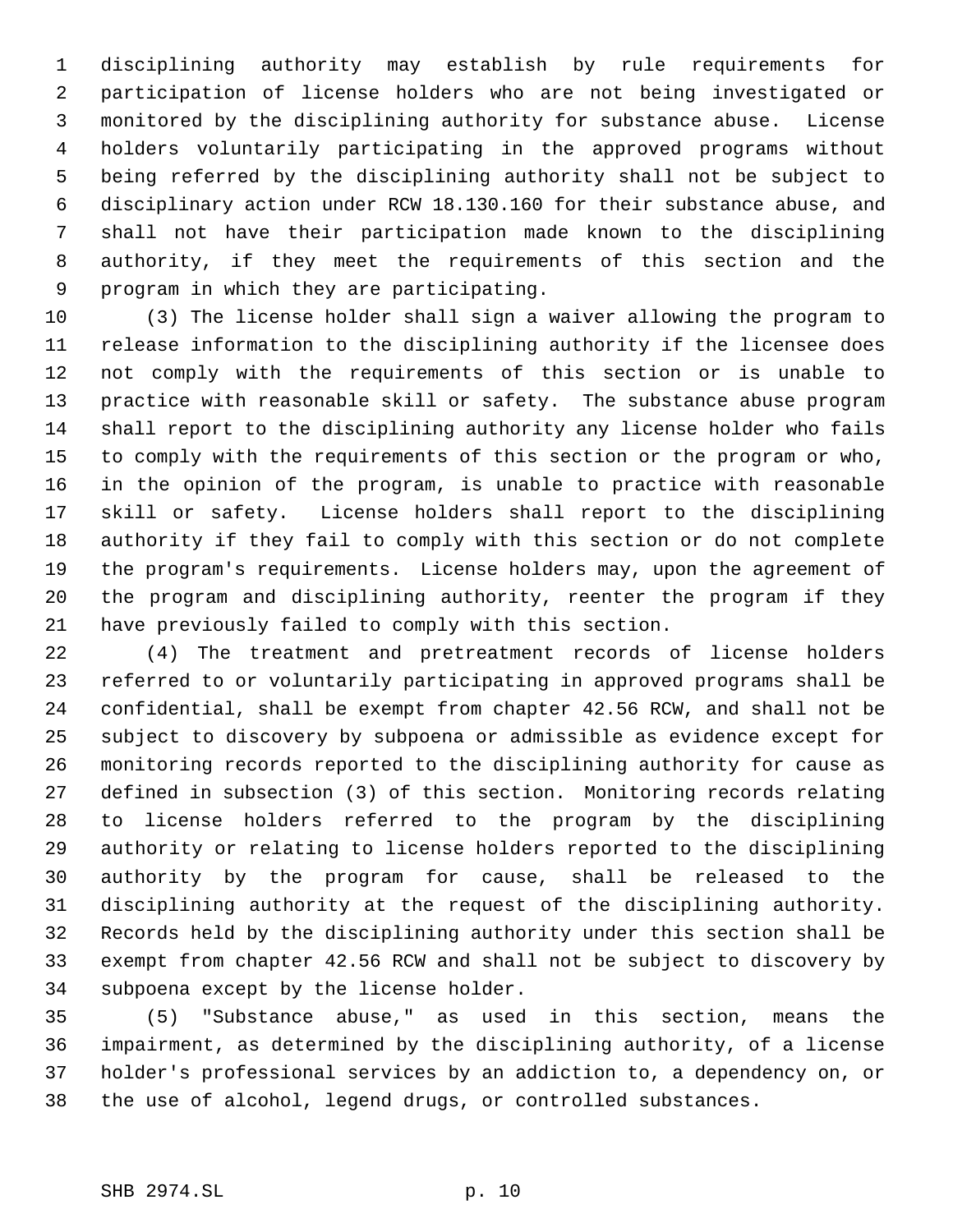(6) This section does not affect an employer's right or ability to make employment-related decisions regarding a license holder. This section does not restrict the authority of the disciplining authority to take disciplinary action for any other unprofessional conduct.

 (7) A person who, in good faith, reports information or takes action in connection with this section is immune from civil liability for reporting information or taking the action.

 (a) The immunity from civil liability provided by this section shall be liberally construed to accomplish the purposes of this section and the persons entitled to immunity shall include:

(i) An approved monitoring treatment program;

(ii) The professional association operating the program;

13 (iii) Members, employees, or agents of the program or association; (iv) Persons reporting a license holder as being possibly impaired or providing information about the license holder's impairment; and

 (v) Professionals supervising or monitoring the course of the impaired license holder's treatment or rehabilitation.

 (b) The courts are strongly encouraged to impose sanctions on clients and their attorneys whose allegations under this subsection are not made in good faith and are without either reasonable objective, substantive grounds, or both.

 (c) The immunity provided in this section is in addition to any other immunity provided by law.

 NEW SECTION. **Sec. 8.** A new section is added to chapter 43.43 RCW to read as follows:

 (1) Upon a guilty plea or conviction of a person for any felony crime involving homicide under chapter 9A.32 RCW, assault under chapter 9A.36 RCW, kidnapping under chapter 9A.40 RCW, or sex offenses under chapter 9A.44 RCW, the prosecuting attorney shall notify the state patrol of such guilty pleas or convictions.

 (2) When the state patrol receives information that a person has pled guilty to or been convicted of one of the felony crimes under subsection (1) of this section, the state patrol shall transmit that information to the department of health. It is the duty of the department of health to identify whether the person holds a credential issued by a disciplining authority listed under RCW 18.130.040, and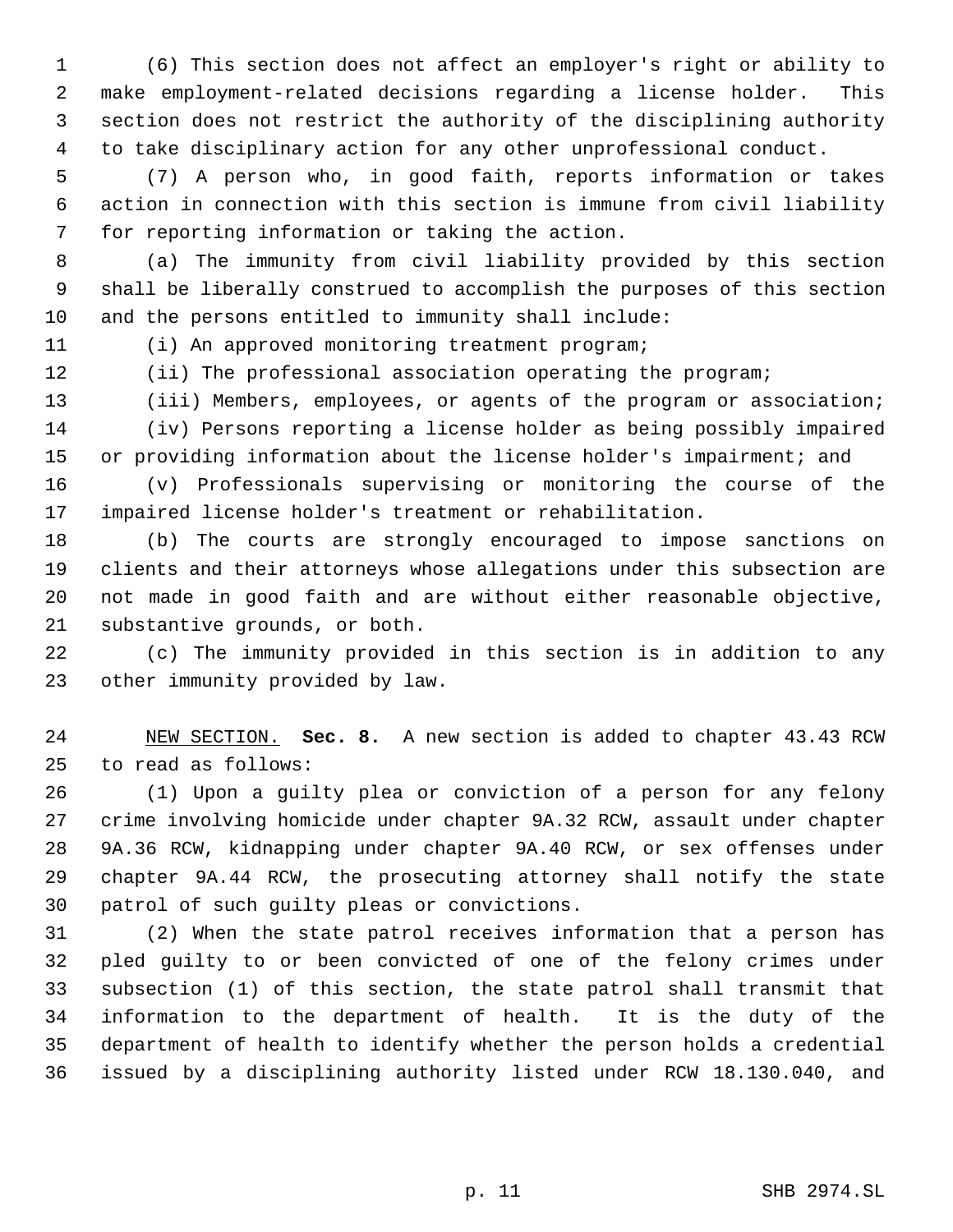provide this information to the disciplining authority that issued the credential to the person who pled guilty or was convicted of a crime listed in subsection (1) of this section.

 NEW SECTION. **Sec. 9.** A new section is added to chapter 18.130 RCW to read as follows:

 (1) When developing its biennial budget request for appropriation of the health professions account created in RCW 43.70.320, beginning in the 2007-2009 budget and continuing in subsequent biennia, the department shall specify the number of full-time employees designated as investigators and attorneys and the costs associated with supporting their activities. The department shall also specify the additional full-time employees designated as investigators and attorneys that are required to achieve a staffing level that is able to respond promptly, competently, and appropriately to the workload associated with health professions disciplinary activities and the costs associated with supporting disciplinary activities. In identifying the need for additional staff, the department shall develop a formula based on its prior experience with staff levels compared to the number of providers, complaints, investigations, and other criteria that the department determines is relevant to staffing level decisions. The department must request additional funds for activities that most critically impact public health and safety. The budget request must specify the methodology used for each biennium.

 (2) The joint legislative audit and review committee, in consultation with the department, shall report to the legislature by December 1, 2010, with recommendations for formulas for determining appropriate staffing levels for investigators and attorneys at the department of health involved in the health professions disciplinary process to achieve prompt, competent, and appropriate responses to complaints of unprofessional conduct. The report must be based upon the department's prior experience with staff levels compared to the number of providers, complaints, investigations, and other criteria that the department finds are relevant to determining appropriate staffing levels.

(3) This section expires July 1, 2011.